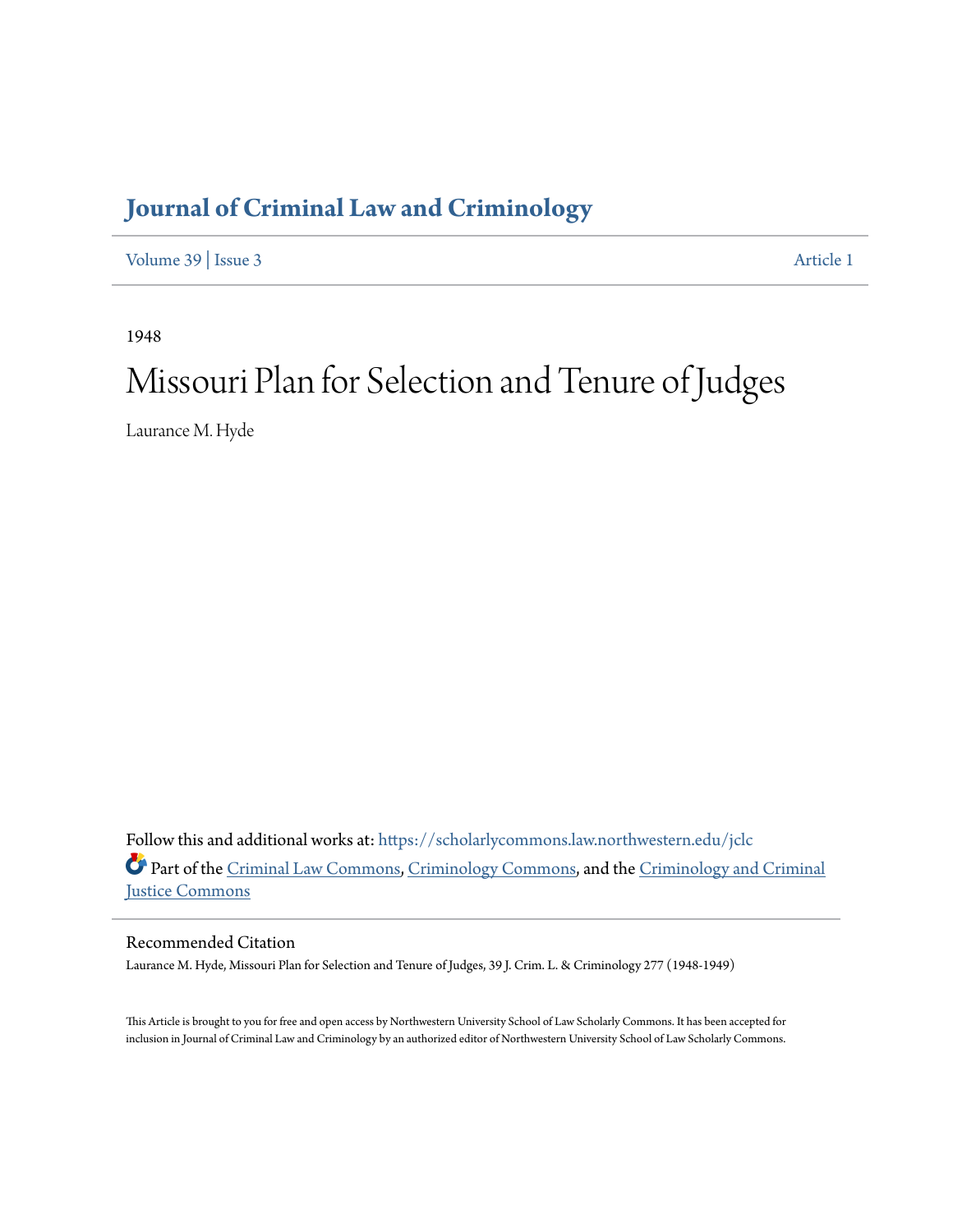**SEPTEMBER-OCTOBER, 1948 VOL. 39, No. 3** 

# **THE MISSOURI PLAN FOR SELECTION AND TENURE OF JUDGES**

#### **Laurance M. Hyde**

The author is a judge of the Supreme Court of Missouri. On December 30, 1942, he was appointed to the court and in 1944 was elected for a ten-year term under the plan described in this article. Earlier, in 1931, 1935 and 1

been appointed member of the State Supreme Court Commission of Appeals.<br>Judge Hyde is active in the American Law Institute, the Academy of Political<br>Science and the Conference of Judicial Councils. He aided in instituting **plan.--EDITOR.**

The founders of this nation considered judicial independence essential to the preservation of our form of government. They believed, as stated in the Federalist papers, that "independence of judges is equally requisite to guard the Constitution and the rights of individuals." John Marshall stated his belief "that the greatest scourge an angry Heaven ever inflicted upon an ungrateful and a sinning people, was an ignorant, a corrupt, or a dependent judiciary." It is significant that the great Chief Justice placed these three things in the same category. Certainly the foundation of our whole legal system must be the respect of our people for the law and this must depend mainly upon confidence in the independence, ability and integrity of the judges who apply it. Requiring judges to run on party tickets with other candidates who are partisans of the political party supporting them is surely not the ideal way to create such confidence. There must be no partisanship in the administration of justice and there should be none in the selection and tenure of judges.

Unquestionably the trend, which began more than a century ago, toward requiring all public offices to be filled by popular elections, resulted in the impairment of judicial independence and lowered the standing of the judiciary in our state governments. The distinction between judicial office and offices in the policy making branches of the government was not at first appreciated and the results of requiring judges to be politicians in order to remain judges were not at once realized. However, an impartial observer, James Bryce, in his great book "The American Commonwealth" written in **1889,** commented:

"Any one of the phenomena I have described-popular elections, short terms, and small salaries--would be sufficient to lower the char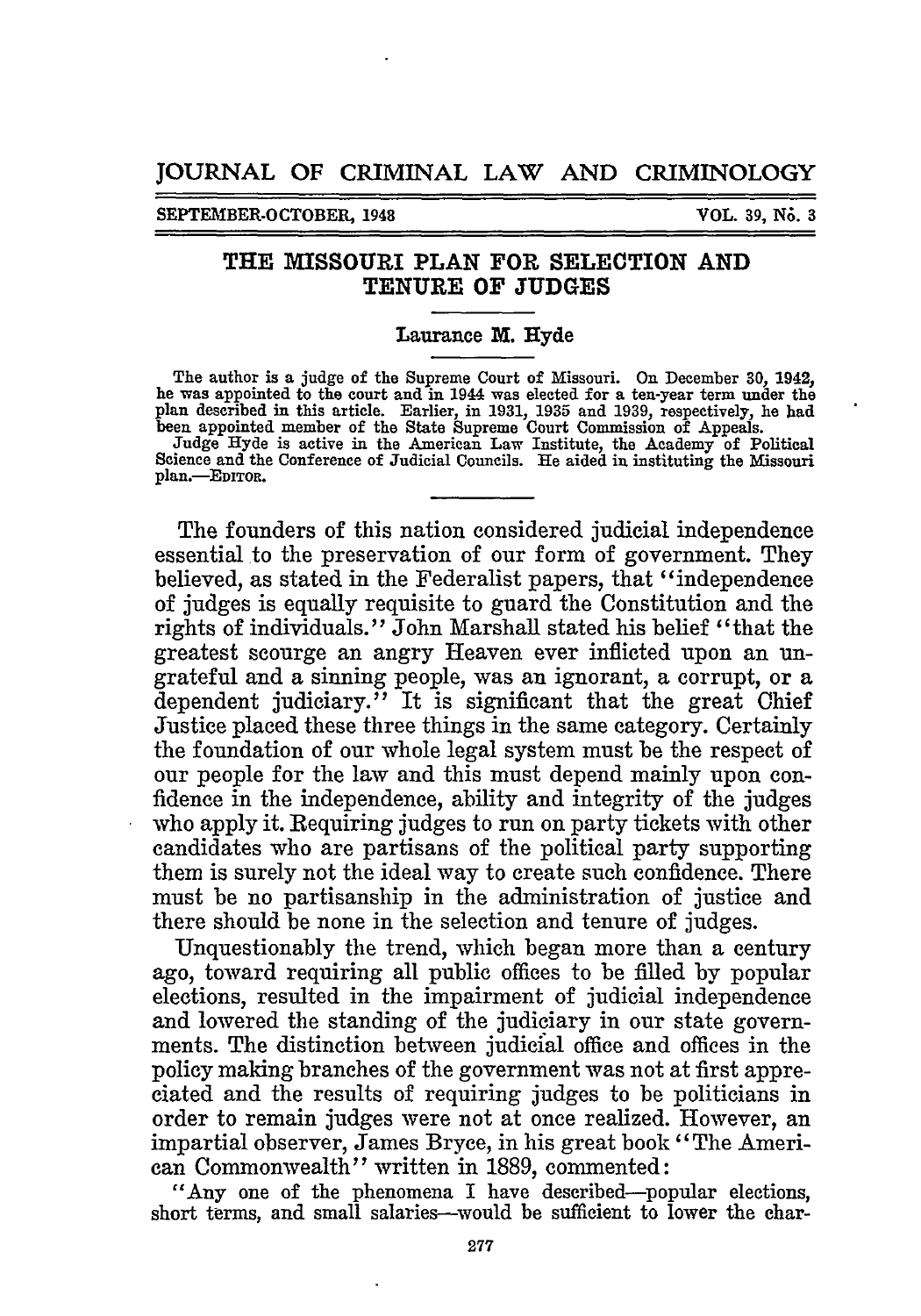acter of the judiciary. Popular elections throw the choice into the hands of political parties, that is to say, of knots of wire-pullers inclined to use every office as a means of rewarding political services, and garrisoning with grateful partisans posts which may conceivably become of political importance. Short terms oblige the judge to remember and keep on good terms with those who have made him what he is, and in whose hands his fortunes lie. They induce timidity, they discourage independence."

Bryce recognized that many American judges were able to rise above these handicaps but stated that they did so in spite of the influences of this system of selection and tenure, not because of it.

Certainly, under the political party primary and election system, judges cannot hope to make judicial work a life career. This is especially true in states closely divided politically and results in a great waste of judicial talent by turning judges out of office about as soon as they have begun to learn how to do the job well. This was well illustrated by recent experience in Missouri, where, in the twenty years between the first and second World Wars (1919 to 1939), only twice (1922 and 1936) was a judge of the Supreme Court of Missouri, who had served a full term, reelected to another term. The ten elections during this period all turned on national party issues. One able former member of our Supreme Court said that he was elected to be a judge in 1916 because Woodrow Wilson had kept us out of war; and that he was retired from office in 1920 because he had not. Judges, the same as persons in other positions requiring special knowledge and training, should improve with experience in doing their work. Surely, it is not conducive to obtaining the best possible judicial service for the state, to replace judges as soon as they have had sufficient experience to learn how to do their work well. Moreover, even when a judge is re-elected much time has been lost from judicial work by participation in long primary and general election campaigns. This is one factor that has made it difficult for many courts to keep up with their dockets. The Missouri Supreme Court got its docket on a current basis for the first time in fifty years after the State adopted the court plan hereinafter described.

# *Details of the Plan*

In 1940 Missouri changed from a political party primary and election system to a non partisan system for its judiciary, which combines the best features of both the appointive and elective systems but provides safeguards lacking in either of these systems. This was accomplished by a Constitutional Amendment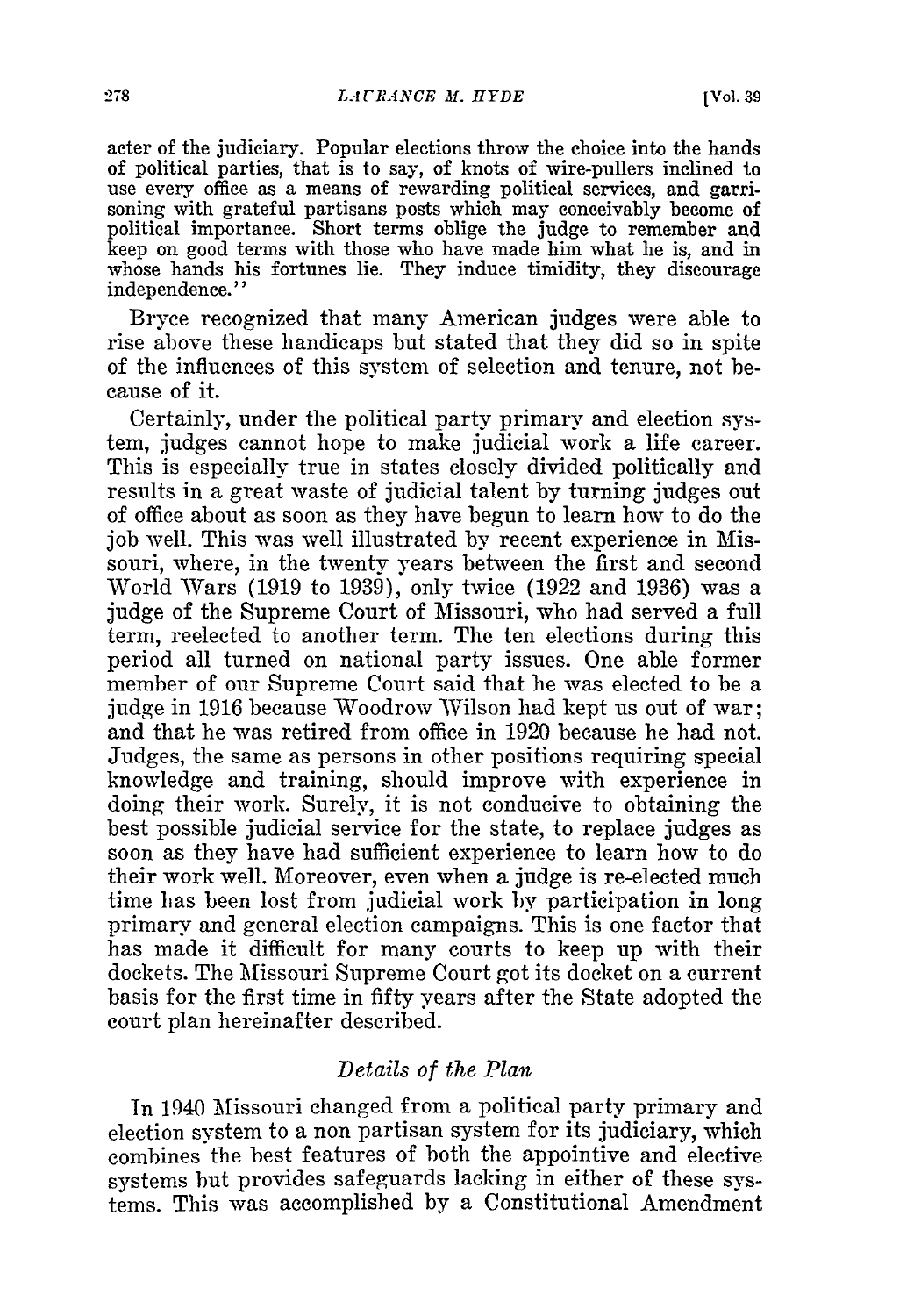proposed and submitted on initiative petition, sponsored **by** the Missouri Bar Association. It applies to the Missouri Supreme Court with seven judges, the three Courts of Appeals with three judges each, and the Circuit Courts (trial courts) of our two largest cities. There are eighteen circuit judges in St. Louis and ten in Kansas City. It also applies to the Probate Judges of St. Louis and Kansas City and to the Court of Criminal Correction in St. Louis. As to all other trial courts (circuit courts) of the state, it is optional with the voters of any circuit to adopt it in a local option election if they so desire. No judge, under the plan, may make any contribution to a political party or hold any office in it or take part in any political campaign.

Under this plan, selection is made by the Governor's appointment, but this must be from a list of three names submitted to him by a Selection Commission. The Selection Commission, for the Appellate Courts (the Supreme Court and three Courts of Appeals), is composed of the Chief Justice of the Supreme Court as Chairman, three lawyers elected by the Bar, and three laymen appointed by the Governor. The members, other than the Chief Justice, have six-year terms, staggered so that one term expires at the end of each year. These members are not eligible to succeed themselves. The lay members are appointed by the Governor, one every two years, each from a different court of appeals district. The lawyer members are elected, one every two years, **by** the members of the Bar of the court of appeals district which they represent. The ballots for the election of lawyer members are sent out by mail by the clerk of each court of appeals, and returned to him to be canvassed by the judges or lawyers appointed by them. The Selection Commissions for the city trial courts have five members. They are, the Presiding Judge of the court of appeals of the district in which the city is located, as chairman, two laymen appointed by the Governor, and two lawyers elected by the Bar. They also have six-year terms which are staggered so that the term of each member expires in a different year. Members of these commissions are limited to one term, and no Governor can appoint all of the lay members of these commissions, because our Governor has a four-year term and cannot succeed himself. The members of these commissions cannot hold any public office nor any official position in a political party.

The next step, after a judge has been appointed from the list submitted, is that when he has served one year, the people vote at the next general election, following such year of service, upon the question of whether or not this judge shall have a full regu-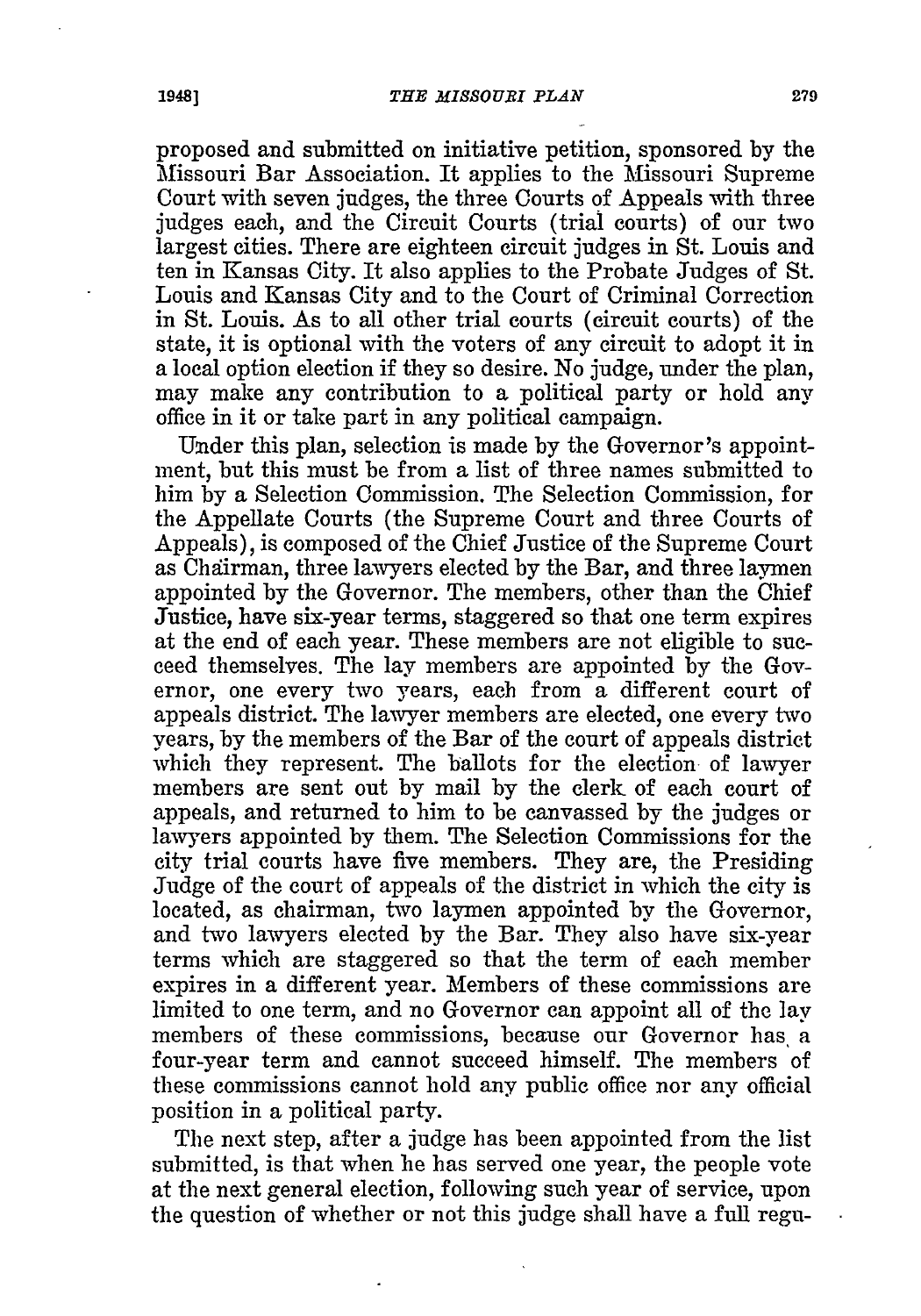lar term (trial courts, six years; appellate courts, twelve years). Thereafter, a judge given a full term must submit his declaration of desire for another term, at the expiration of his term, and be voted on by the people. Likewise, all judges in office at the time the amendment was adopted were required to be voted on by the people, when their terms expired, to get another term. At all such elections, the judge's names are placed on a separate judicial ballot, without party designation, the only question submitted being: "Shall Judge ........ , of the ......... Court, be retained in office? Yes. No." Voting is by scratching one answer and leaving the other. Thus the judge has no opponent, and runs against no political party, or national political policy, but only on his record of service on the bench. Unless that record is corrupt or obviously inefficient, there is every reason to expect that he would receive a favorable vote. Nevertheless, the voters may, if they desire, dispense with the services of a judge who they believe has proven himself dispensable. They have already done so in one instance in an election under this plan.

# *Adoption of the Plan*

The adoption and retention of this plan was not easy. When it was first proposed everyone said it had no chance of adoption. Even its most hopeful sponsors thought they were beginning a campaign of education which would require several submissions before adoption. To the surprise of all, the amendment was adopted in 1940 by a majority of 90,000 votes. Its opponents said that the people did not understand it, and were able to get a resolution for its resubmission adopted by the 1941 Legislature. However, in the election of 1942, on resubmission, it was retained by a majority of about 180,000 votes. This was an effective demonstration that the people did understand the plan and that they also understood the political opposition to it. There was still another test when the plan had to run the gantlet of further opposition in our Constitutional Convention of 1943-44 but its popularity with the people was then too great. It became a part of our new Constitution, adopted by the people in 1945, without change except to place more judges under it, the St. Louis Court of Criminal Correction then being added to the courts under the plan.

The campaigns for this plan succeeded because they were not merely lawyers' efforts. The plan was proposed by the Missouri Institute for the Administration of Justice, an educational corporation with one-third of its membership lawyers and twothirds laymen. Its organization was sponsored by the Missouri

 $\mathcal{L}$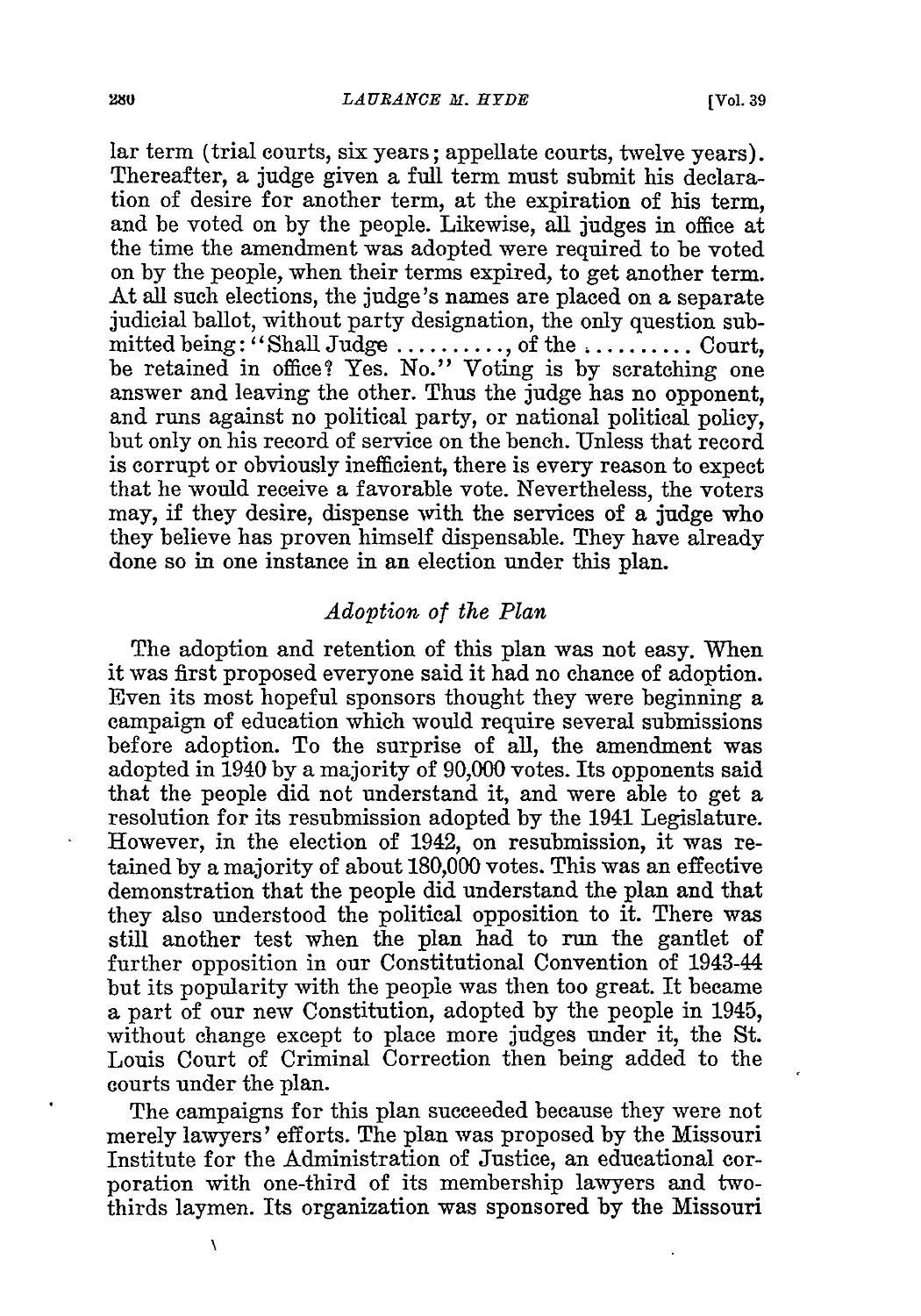Bar Association for the purpose of enlisting lay support for proposals to improve the administration of justice endorsed by the Association. The original 1940 campaign for the Court Plan Amendment was directed by the Institute, as was the 1942 campaign to retain it. It had an active organization, with a county chairman in every county in the state. It also had the support of many civic, labor, farm and industrial organizations. Many laymen made effective speakers in these campaigns. Groups of women workers did remarkable work in arousing interest and getting out the favorable vote. These campaigns also served the useful and important purpose of getting laymen interested in the courts and ready to cooperate in their improvement. All of the leading newspapers of the state gave the plan helpful support in both campaigns and in the Constitutional Convention.

### *Operation of the Plan*

This is the eighth year of the operation of the plan. During that time five appellate court judges have been appointed under it, two to the Supreme Court, two to the Springfield Court of Appeals and one to the Kansas City Court of Appeals. There have also-been five circuit court judges appointed, three in Jackson County (Kansas City) and two in St. Louis. The Probate Judge of Jackson County has likewise been appointed under the plan. In every case, in which the people have voted on these appointments, they have overwhelmingly ratified them. They have done so in the case of eight of these appointments. Another one will be voted on this November and the other two (having been made in 1948) will not come up until November, 1950. In no case, have the newspapers of Kansas City and St. Louis criticized any of these appointments but, on the contrary, they have commended not only the appointments but also the high quality of all those named by the Selection Commissions on all of the lists submitted to the Governors for their choice.

There have already been three elections under the plan, 1942, 1944 and 1946. These have completely demonstrated the non partisan feature of tenure under the plan. In 1942, when the state went Republican, two judges of the Supreme Court, both of whom had been originally elected under the old system on the Democratic ticket, received a favorable vote of about two to one for another term. In this same elegtion, there were two Circuit Judges, both Democrats, voted on in Jackson County (Kansas City), one of whom received a favorable vote of more than three to one, while the other was rejected by an unfavorable majority of about 6000 votes. In the City of St. Louis, which went Repub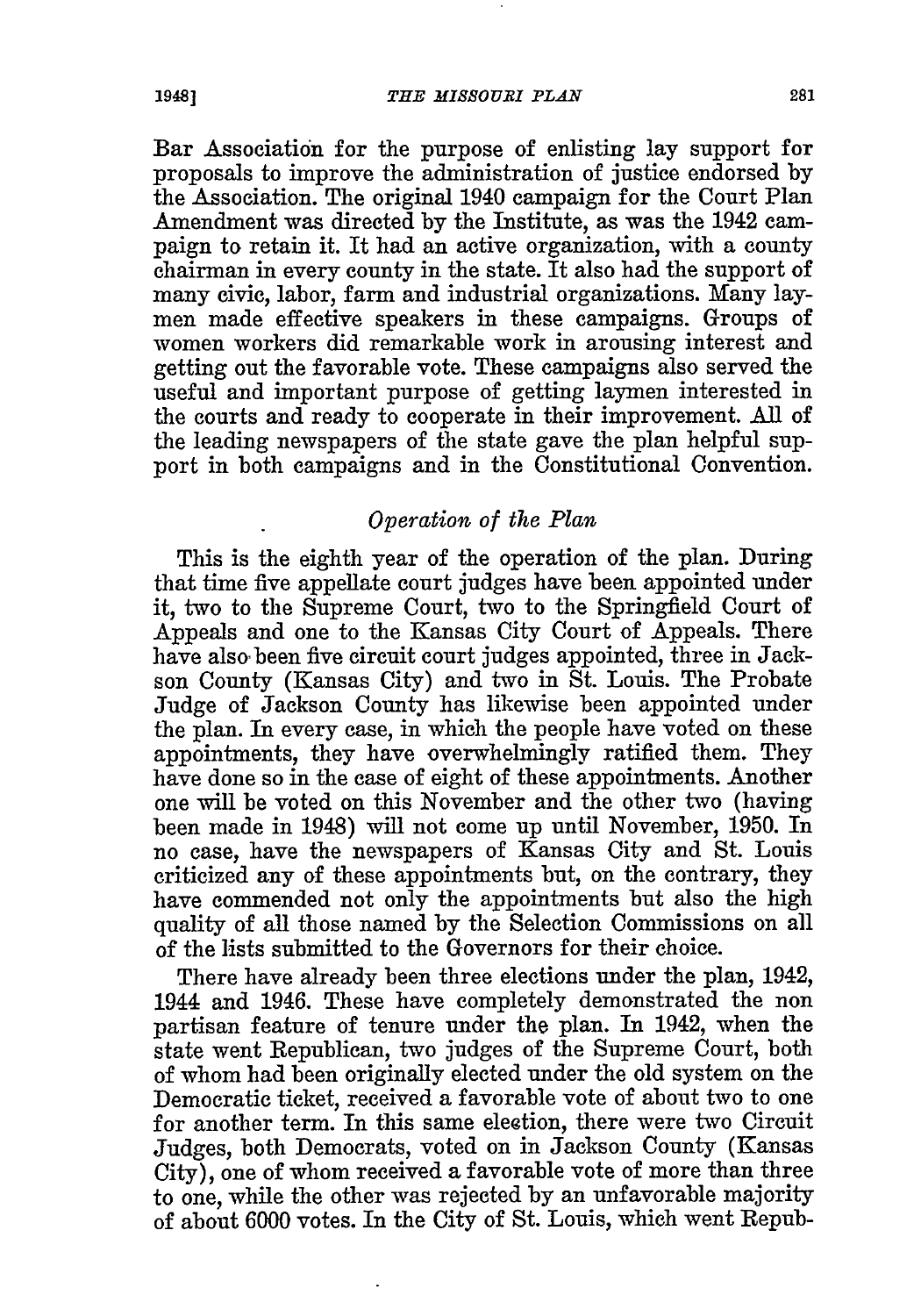lican for State and City candidates, six circuit judges, who had been elected under the old system on the Democratic ticket, all received favorable majorities for retention of two to one or better. Likewise, another Circuit Judge, who had formerly been elected on the Republican ticket and defeated in the Democratic landslide of 1932, was retained by a vote of more than three to one. He was the first man appointed to any court under the plan.

In 1944, the state went Democratic, but two judges of the Supreme Court, one a Republican, and one a Democrat, were given a favorable vote for another term of about three to one. In this election, there was one Court of Appeals Judge, in the Springfield District, a Republican, who was retained by a favorable vote of two to one; and one Court of Appeals Judge, a Democrat, in the St. Louis District, who was retained by a favorable vote of four to one. In Jackson County (Kansas City), which went Democratic on State and County candidates, there were seven Circuit Judges, six of whom were Democrats and one Republican. The Republican received the greatest favorable vote almost five and one-third to one, five of the Democrats received near or better than five to one, while one Democrat received a little less than four to one. The Probate Judge, a Republican, received a favorable vote of almost five to one in the same election, and received the fewest "no" votes of any of the judges.

In 1946, the state went Republican. There was no state-wide vote under the plan because there was no Judge of the Supreme Court seeking another term. There were two Court of Appeals Judges, both Republicans, one in the Springfield District and one in the Kansas City District, to be voted on. Each received a favorable vote of not quite two to one. In Jackson County (Kansas City), in which some Republican County candidates were elected, three circuit judges, all Democrats, received a favorable vote of three to one or better. In the City of St. Louis, which went Republican on United States Senator and City candidates, ten Circuit Judges, all Democrats, received favorable majorities ranging from almost five to one for the highest to a little less than two to one for the lowest. However, seven of the ten received better than four to one and another received more than three to one. There was considerable lawyer opposition to the other two, which was given some publicity in the press but there was no organized effort against them.

Thus it is clear that the elections under the plan are truly non partisan and that issues between political parties are no longer decisive of the tenure of judges in Missouri, who are under the plan. Favorable majorities have run higher in the two large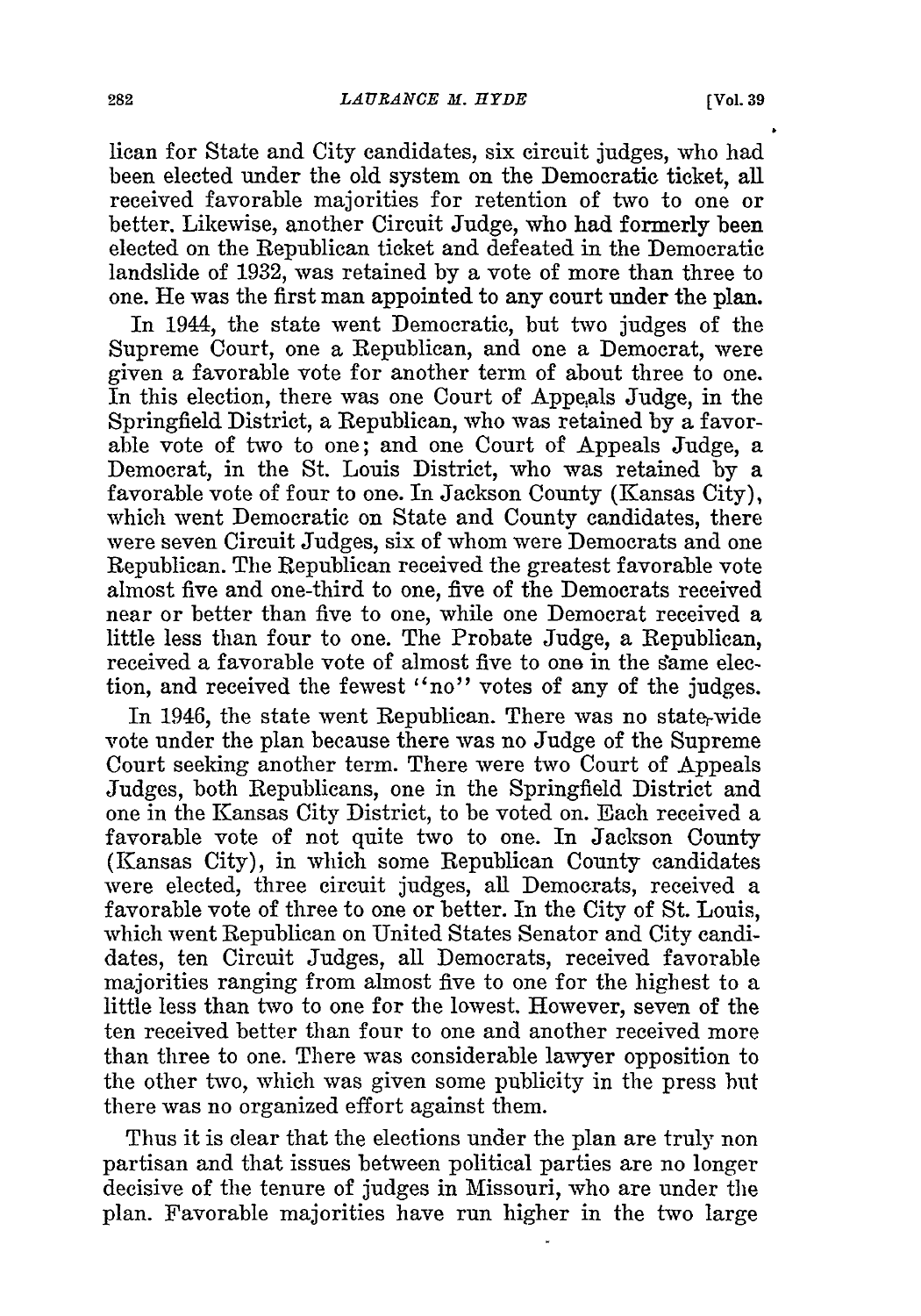cities than in rural counties. This is, no doubt, because of the considerable publicity given to the plan, and elections under it, by the city newspapers, which has caused city voters to have more information about the plan and about judges on the judicial ballot. Furthermore, City Bar Associations have taken polls of the lawyers on local judicial candidates and the endorsement of the Bar has been given great publicity and has been very persuasive with the voters.

# *Future of the Plan*

Of course, no plan is perfect and this plan will not automatically select good judges. The greatest danger is indifference. The Bar must be vigilant to see that lawyers with high ideals are elected to the Selection Commissions and that the people are informed about the judges who seek to be retained in office. The voters are intensely interested in candidates for such offices as Governor or Senator who go about the state appearing before large crowds discussing their views concerning vital governmental policies. Judges cannot do this and voters forget about them. This was clearly illustrated in the 1946 election. In the Springfield Court of Appeals District, the total vote on the judge of that court who was voted on for retention in office was 115,586, while the total vote in that District on the candidates for United States Senator was 224,298. Likewise, in the Kansas City Court of Appeals District the total vote on the Judge of that Court was 224,875, while the total vote on United States Senator was 426,816. Thus it is apparent that if only about half of the voters, who participate in the election, vote the judicial ballot, it might be possible for an organized disgruntled minority to defeat a judge. even though he had made a good record ; or an unfit judge might be continued in office because his record was not known.

The Missouri Bar (now integrated and all inclusive) has recognized its responsibility to see that this does not occur. At a recent meeting of the Board of Governors, it has been decided that the Bar must act to see that the people of the state understand the plan, have information about the judges to be voted on, and actually participate in the election by.voting the judicial ballot. A comprehensive program has been adopted for this purpose. This is to take a poll of the Bar upon the question of whether the judges, whose terms expire in 1948, and in subsequent years, or who have been appointed since the last election, should be retained in office. On Judges of the Supreme Court, this poll will be taken of all the lawyers in the state. On Court of Appeals Judges and Circuit Judges, the poll will be of all lawyers of the District or Circuit. If the result is favorable, the Judge will have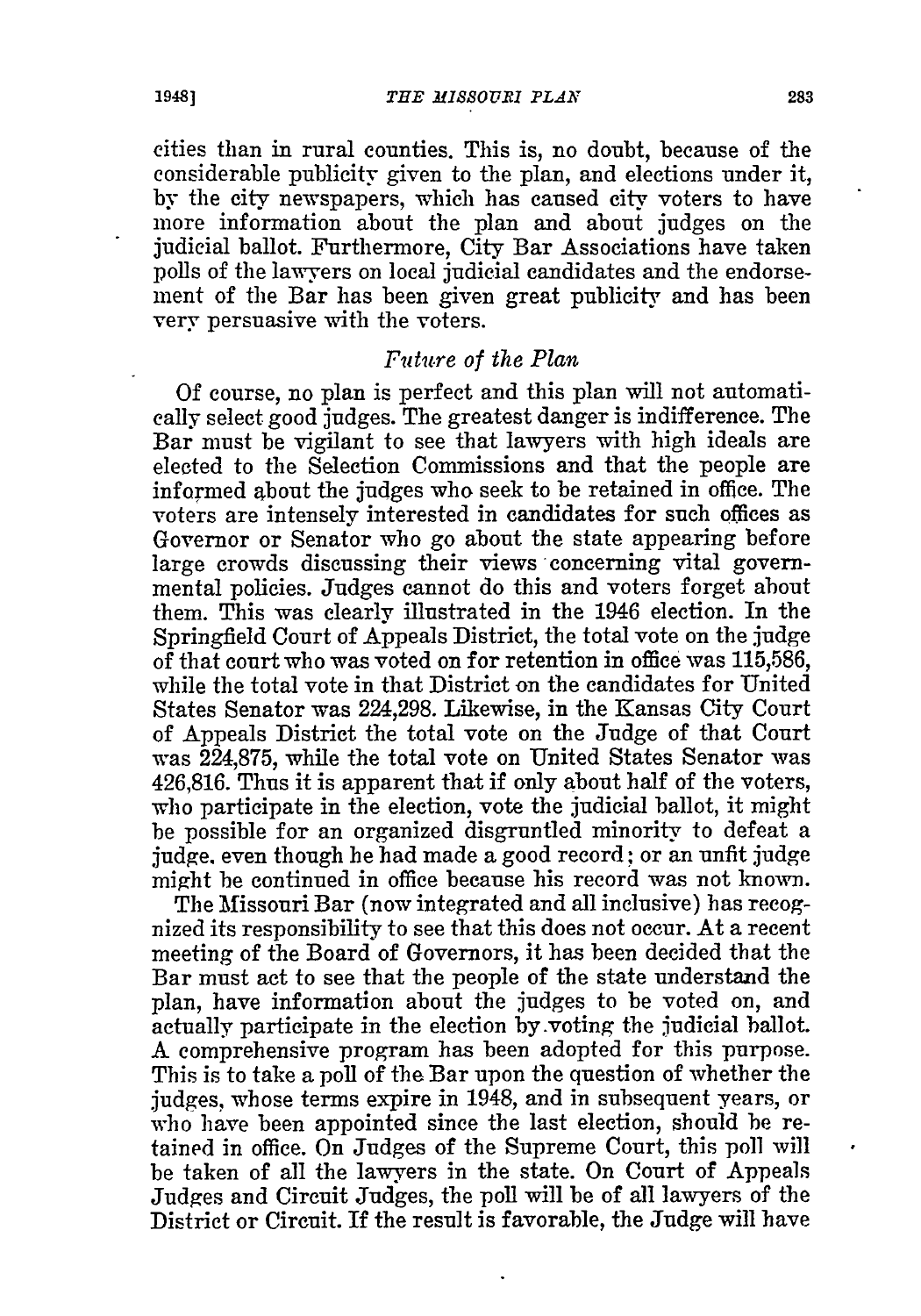the endorsement of the Bar. This will be given publicity not only by announcement to the press but also by newspaper advertising by the Missouri Bar and by radio time. An unfavorable result would be given like publicity.

In addition to all other means for publishing the results of judicial polls taken, the President of the Missouri Bar will appoint a separate committee of lawyers in each judicial circuit of the State, whose duty it will be to thoroughly acquaint the residents of such circuit with the results of all polls token by the Missouri Bar and to prevail upon all citizens in such circuit to vote on the separate judicial ballot and to follow the recommendations of the Missouri Bar respecting those judicial candidates; to urge the various county or city newspapers to publish the separate judicial ballot; and further to persuade the local election officials to issue the separate judicial ballot to each voter at the polls. In appointing such committees every effort is to be made to see that the personnel thereof is bi-partisan.

If this practice becomes well established so that the people will look to and follow the endorsement of the Bar, a long step will have been taken toward safeguarding the effective and beneficial operation of the plan. Many representative laymen have made known their desire for such information and the leading newspapers will cooperate in giving publicity to the results of these polls. The adoption of our court plan by the people demonstrated that they had great confidence in our lawyers because of the prominent part it gives them in the selection of judges. It will require a high degree of unselfishness and devotion to duty, on the part of lawyers, to make the plan work as its sponsors hope and believe it should; but the members of the Bar can have the kind of judges they want if they measure up to the trust the people have imposed in them.

# *Developments Since the Adoption of the Plan*

The success of this Constitutional Amendment for improved selection and tenure of judges, caused the leaders of our Bar and other public spirited citizens to be hopeful that we could obtain similar improvements throughout our entire state government. Our Constitution had been adopted in 1875 and contained many hampering restrictions which prevented desired improvements, and would not permit some much needed modern functions of government. An attempt to modernize this Constitution had been defeated in 1924, when the people turned down a proposed moderate revision prepared after more than a year's work by a Constitutional Convention. In 1942 a committee was organized,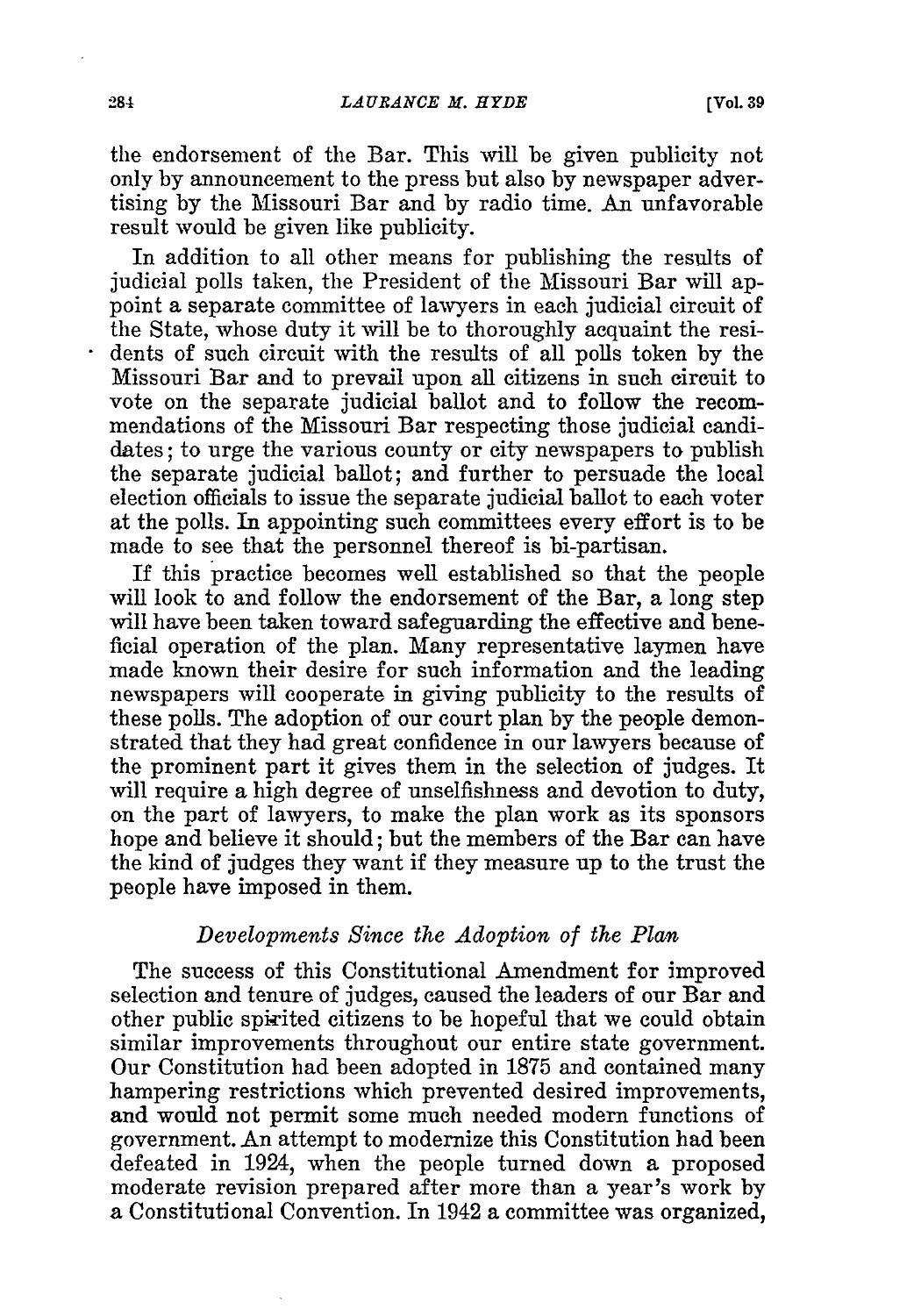composed of representative men and women from all branches of civic and business activity, to sponsor a call for a new Constitutional Convention. Opponents argued that no revision should be attempted until after the war. (Most of them did not want it then.) Its supporters pointed out that many of the original thirteen states had adopted their constitutions during the Revolutionary War period when enemy soldiers were .on their soil. The people voted to call a convention.

Our Constitutional Convention met in September, 1943. The committee which had sponsored the call obtained cooperation of the law schools and political science departments of our four Universities to do research work before and during the Convention. The delegates were elected in the spring of 1943 and, at the suggestion of many of them, a joint committee of the Missouri Bar Association and the Missouri Judicial Conference worked throughout the summer of 1943 on the Judicial Article. When the Convention met much helpful information had been assembled for their use. These joint committees submitted to the Convention's Committee on the Judicial Department, a complete plan for revision of the Judicial Article. Other plans and proposals were also offered. The Convention's committees held public hearings weekly during its first five or six months, and the various articles were gradually worked out, and reported to the Convention. One notable fact about the Convention was it never held a session behind closed doors or even a secret committee meeting. The result was one of the most progressive Constitutions ever adopted in the United States. I will not comment on features other than the Judicial Article, except to point out that the Bill of Rights, while retaining all the old safeguards, contains such up-to-date provisions as protecting freedom of communication of thought by moving pictures, radio or television, opening jury service to women, authorizing the state to take depositions in criminal cases, and recognizing the right of labor to organize and bargain collectively.

The Judicial Article gives our judicial system a real organization which will make it possible to efficiently handle the increased business which is now following the end of the war. Our Supreme Court is given the responsibility for proper use of judicial personnel. It may temporarily transfer trial judges whose dockets are light to courts where judges are over-burdened. It can- also by transfer increase the capacity of the appellate courts by creating temporary new divisions, manned by additional judges (either trial or appellate) called in to keep dockets on a current basis. The Supreme Court is also given the authority to establish rules of both civil and criminal practice and procedure for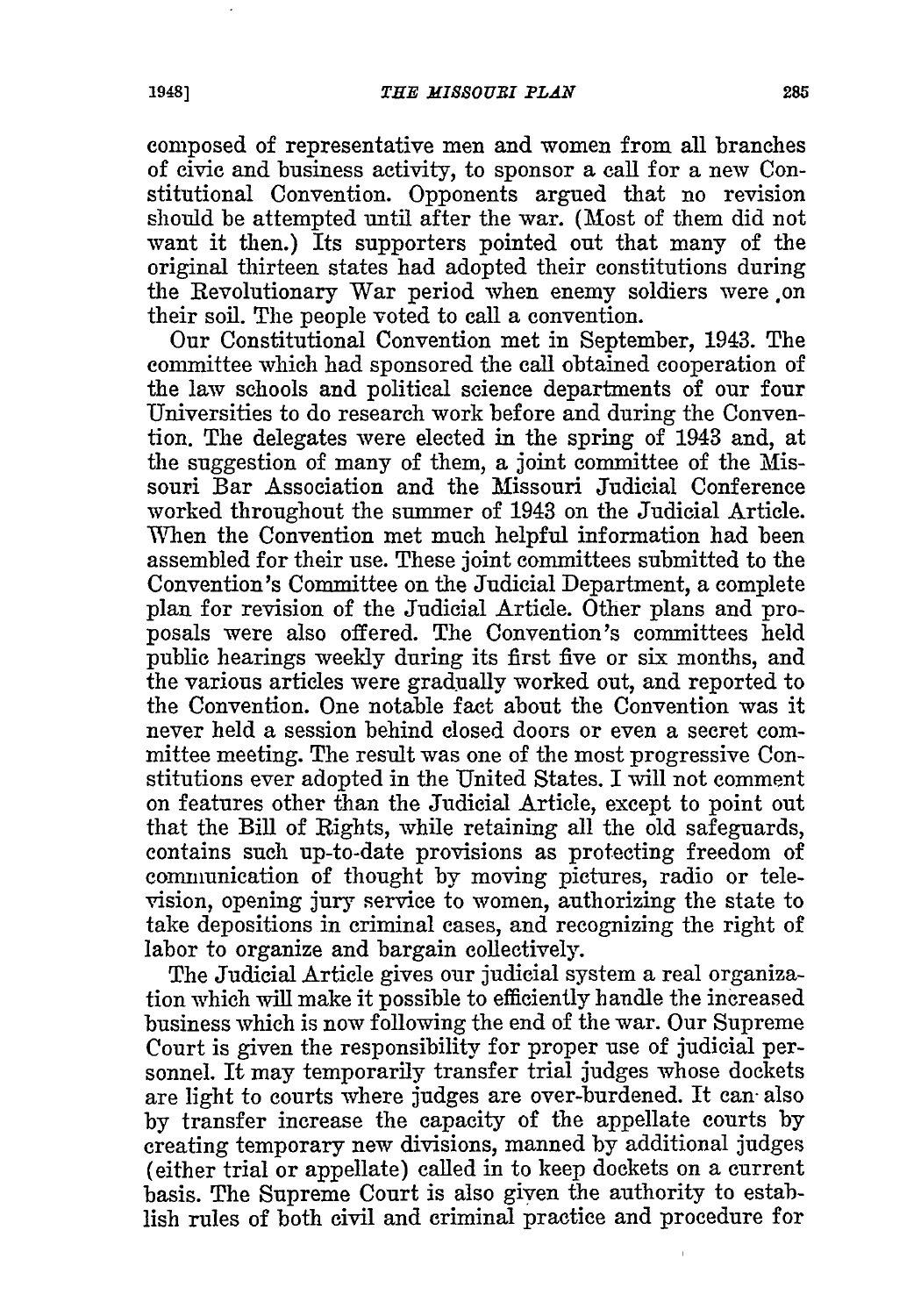all courts. Had it not been for the court plan, removing our Supreme Court from the influences of party politics, it is not likely that it would have been given such authority and responsibility.

Improvement in other courts was not overlooked. Justice of the peace courts were abolished and replaced by magistrate courts. These are really dignified courts, which will give many people who have no contact with any other courts a better impression of our judicial system. Citizen's rights are further safeguarded by providing that all final decisions, findings, rules and orders of any administrative agency, which are judicial or quasi judicial and affect private rights, are subject to direct review by the courts. It is provided that, in all cases where hearing by an agency is required by law, this review shall include the determination as to whether the findings are supported by competent and substantial evidence upon the whole record. This broader review has superseded all previous limited review statutes. (See Wood v. Wagner Electric, 197 **S.** W. (2d) 647.) It has been extended to new agencies by an excellent administrative procedure act. The necessity of real qualifications of learning and ability was also recognized by requiring judges of all courts (eventually  including probate and magistrate courts) to be licensed attorneys. The fee system for compensation of judicial and enforcement officers was abolished and all such officers must be compensated by salaries fixed by the Legislature.

Likewise, since the adoption of the court plan, a different attitude became apparent in our legislature. Our 1943 Legislature had in its membership a number of progressive younger members of the Bar. It made a fine record in progressive legislation. It adopted a new code of civil procedure, bringing into Missouri procedure the many improvements of the New Federal Rules. It wrote a new modern corporation code. It established a Judicial Conference of all trial and appellate judges, with an executive secretary and a permanent central office, giving the judiciary the organization and means to survey its own work, find its problems, and remedy its defects. It also increased its own efficiency by creating a Legislative Council with a research director and staff to aid in preparing legislation and to do research work between sessions. All of these notable achievements in improving the administration of Justice were the result of the cooperative effort of our Bar with the people of our State which began with the campaigns for our court plan.

Our Legislature was in almost continuous session during 1945 and 1946 working on legislation to implement our new Con-